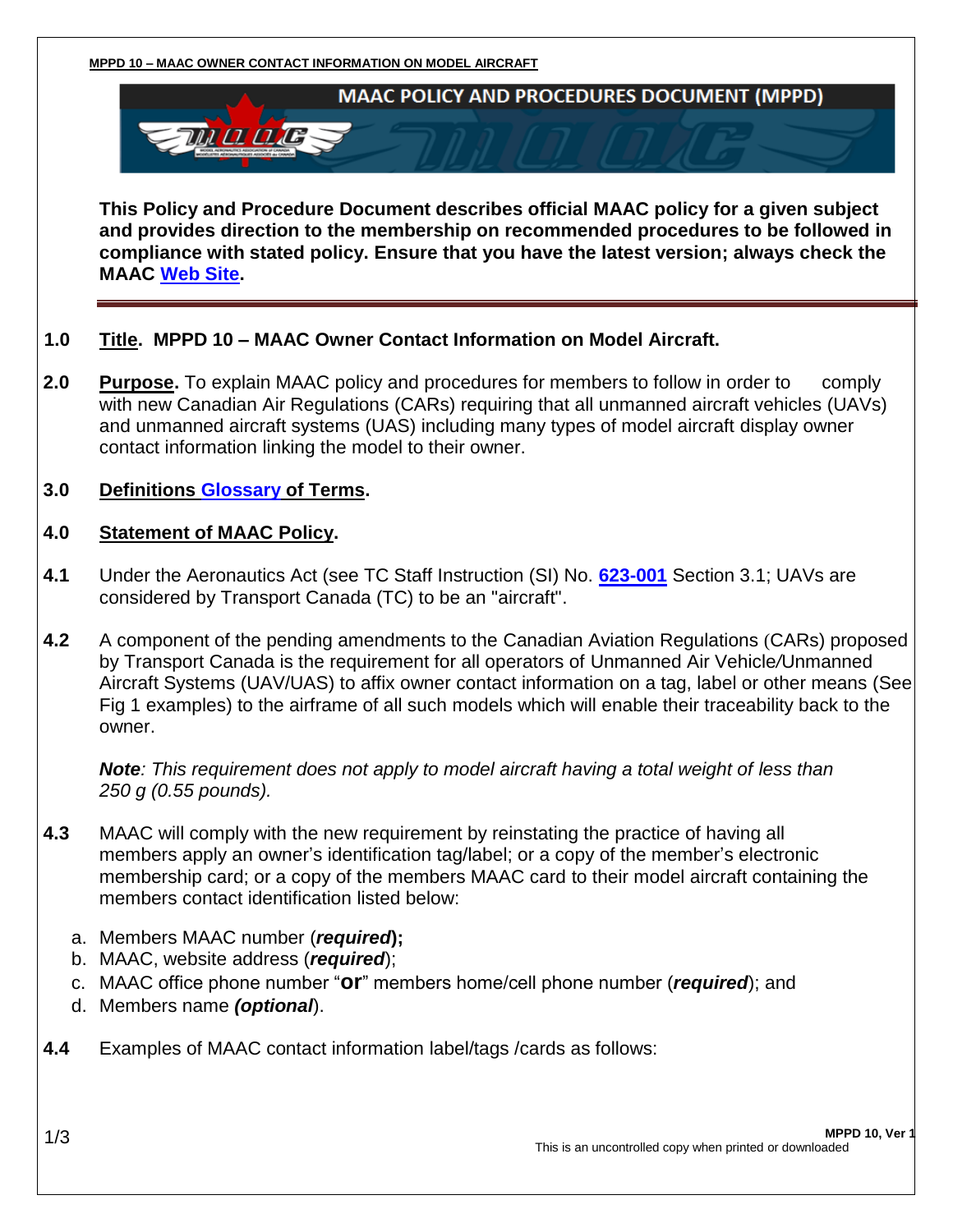| <b>Model Aeronautics Association Of Canada</b><br>(MAAC)     |
|--------------------------------------------------------------|
| <b>MAAC #:</b>                                               |
| Name (optional):                                             |
| <b>WWW.maac.ca or Call: MAAC or Personal</b><br>Phone/cell # |
| NOTE:<br>(MAAC office phone number: 1-855-359-6222)          |
| <b>Label/tag example</b>                                     |

- **4.5** The choice of owner's information label location (inside/outside) of the model aircraft will be the member's.
- **4.6** It is recognized that many members already follow this identification procedure because is to the members advantage to provide the recommended contact information which can assist in the recovery of a lost model.
- **4.7** Compliance with this simple procedure it is hoped will satisfy the owner's identification requirement enacted in the amended CARs thus avoiding the need to comply with more complex and stringent procedures in the future.

# **5.0 Process/Procedure.**

- **5.1** The MAAC number and owner contact label (MS Word template label # 5160 or equivalent), may also be available from the MAAC office.
- **5.2** All MAAC members are responsible for identifying which models in their possession require a contact information label/sticker and applying one to all models they intend to fly.
- **5.3** Questions concerning this document should be addressed to the MAAC representative on the Transport Canada **[Committee](http://www.maac.ca/en/committees_details.php?committee_id=43)**.

# **6.0 History of Revisions.**

- **a.** Draft, submitted to the Safety Committee for Review (xx/xx/17)**.**
- **b.** Board approved (7/23/2018)